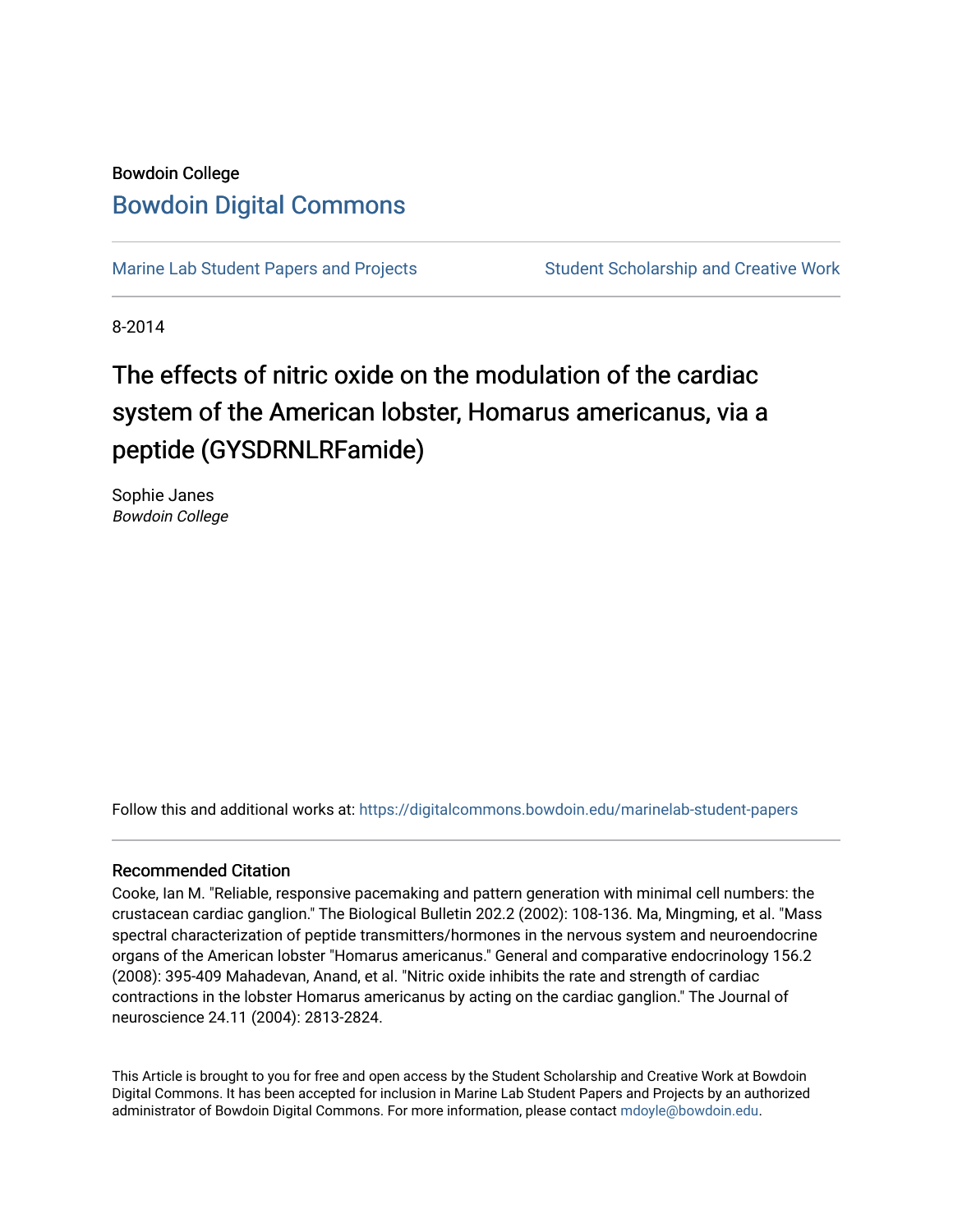## **The effects of nitric oxide on the modulation of the cardiac system of the American lobster,** *Homarus americanus***, via a peptide (GYSDRNLRFamide)**

#### **Sophie Janes, 2016**

The central pattern generator (CPG) is a neural network that controls the rhythmic patterned outputs, which generate locomotion as needed. The lobster provides a good model to study CPGs because it has a relatively simple CPG. The lobster CPG, or cardiac ganglion accommodates for a range of activities and changes in the environment (Cooke, 2002).

The small lobster CG is made up of nine neurons that control the neurogenic heart. The lobster CG is located on the inner dorsal wall of the heart and forms long neurites that branch onto the heart muscle. The CG, through an intrinsic mechanism, generates patterned and rhythmic bursts to the heart (Cooke 2002).

The *H. americanus* CG sends information to the heart muscle to regulate the heart beat. The patterned bursts from the CG need to be adjusted in response to changing demands, for example, activity level or blood volume. Two general mechanisms, intrinsic feedback and extrinsic neuromodulation, have been identified to facilitate this adjustment. Through an intrinsic feedback mechanism, the muscle sends information back to the CG via a positive pathway and a negative pathway. In the positive pathway, stretch-sensitive dendrites of cardiac neurons increase the frequency of heart contractions when stretched (Cooke 2002). In the negative pathway, nitric oxide (NO), produced by the cardiac muscle, slows the frequency (Mahadevan et al. 2004). The interplay between the negative and positive feedback pathways regulates the output of the CG. An extrinsic mechanism has also been identified to regulate the CG output. Chemical neuromodulators that are released either locally or as hormones signal to the heart or CG to modulate ganglion activity. The intrinsic and extrinsic mechanisms affect the contraction amplitude and frequency of the heart.

Within this simple invertebrate organism, a complex layering of control exists. Studies of the effects of various extrinsic modulators suggest that these modulators may alter how the feedback pathways operate. I examined what effect the neuromodulator GYSDRNLRFamide (GYS), a peptide found in the lobster nervous system, has on the balance between the positive and negative pathways (Ma et al., 2008). Recent experiments have demonstrated that when GYS was applied at high concentrations in the whole heart, the frequency decreased. This suggests that GYS may play a role in the intrinsic feedback pathways, and likely enhances the negative pathway.

I looked at if nitric oxide altered the modulation of the heartbeat frequency when enhanced by the extrinsic modulator, GYS. Based on previous experiments, I hypothesized that GYS allows the NO, or negative pathway to predominate. In order to test my hypothesis, I examined the effects of GYS when I removed nitric oxide, which allows the negative pathway to exist. I compared the characteristics of the heartbeat when saline was run through the heart to when GYS was run through the heart. I also compared the characteristics of the heartbeat when the NO inhibitor, L-NA, was applied to when GYS was applied in the presence of L-NA. I finally compared the changes in frequency between these two comparisons. I found a significant difference between the change in frequency of the heart perfused with GYS in saline as opposed to perfused with GYS in L-NA. GYS had a greater negative effect without L-NA. These results demonstrate that NO is likely the cause of the observed decrease in frequency.

#### **Faculty Mentor: Patsy Dickinson**

#### **Funded by the Doherty Coastal Studies Research Fellowship**